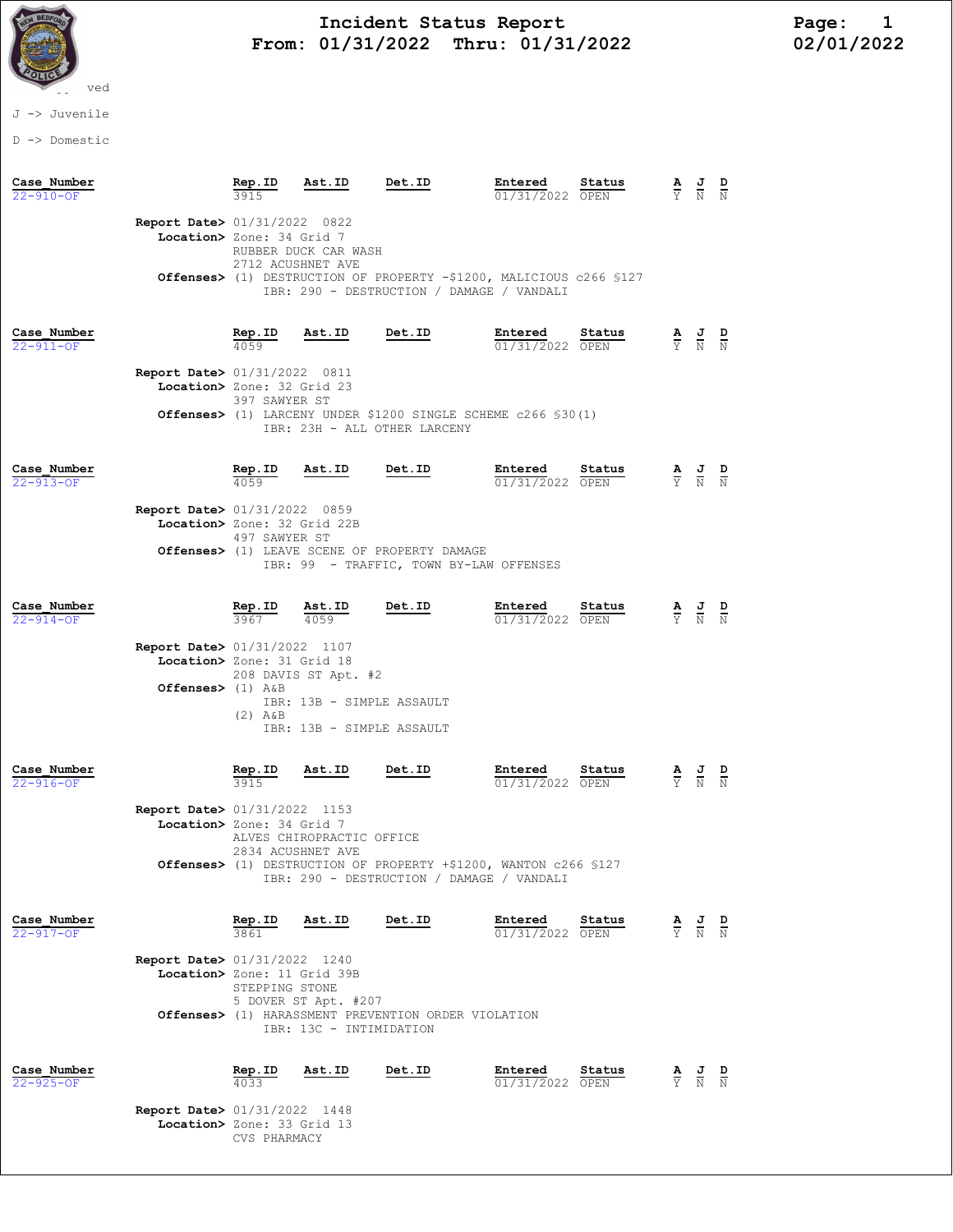## Incident Status Report<br>01/31/2022 Thru: 01/31/2022 12/01/2022 02/01/2022 From:  $01/31/2022$  Thru:  $01/31/2022$

#### A -> Approved

#### J -> Juvenile

D -> Domestic

#### 786 ASHLEY BLVD Offenses> (1) SHOPLIFTING BY ASPORTATION IBR: 23C - SHOPLIFTING

| Case Number<br>$22 - 928 - OF$ |                                                                                                                                                              | Rep.ID<br>4058                                                                     | Ast.ID | Det.ID | Entered<br>01/31/2022 OPEN | Status |  | $\frac{\mathbf{A}}{\mathbf{Y}}$ $\frac{\mathbf{J}}{\mathbf{N}}$ $\frac{\mathbf{D}}{\mathbf{N}}$ |  |  |
|--------------------------------|--------------------------------------------------------------------------------------------------------------------------------------------------------------|------------------------------------------------------------------------------------|--------|--------|----------------------------|--------|--|-------------------------------------------------------------------------------------------------|--|--|
|                                | <b>Report Date&gt; 01/31/2022 1451</b><br>Location> Zone: 12 Grid 46B<br>13 BRIGHAM ST<br>Offenses> (1) LARCENY UNDER \$1200<br>IBR: 23H - ALL OTHER LARCENY |                                                                                    |        |        |                            |        |  |                                                                                                 |  |  |
| Case Number<br>$22 - 929 - OF$ |                                                                                                                                                              | Rep.ID<br>3024                                                                     | Ast.ID | Det.ID | Entered<br>01/31/2022 OPEN | Status |  | $\frac{\mathbf{A}}{\mathbf{Y}}$ $\frac{\mathbf{J}}{\mathbf{N}}$ $\frac{\mathbf{D}}{\mathbf{N}}$ |  |  |
|                                | Report Date> 01/31/2022 1506<br>Occurred Dates> 01/31/2022 1500 To 01/31/2022 1500<br>Location> Zone: 36 Grid 5<br>Offenses> (1) HARASSMENT, CRIMINAL        | RES: WILLIAM FULLER<br>2981 ACUSHNET AVE Apt. #26<br>IBR: 90Z - ALL OTHER OFFENSES |        |        |                            |        |  |                                                                                                 |  |  |

| Case Number<br>$22 - 931 - OF$ |                                                                                                                             | Rep.ID<br>4028                                                                                                                                                          | Ast.ID | Det.ID                         | Entered<br>01/31/2022 OPEN | Status          | Y. | $\mathbf{A}$ J<br>N                                                                             | $\overline{D}$<br>N |  |
|--------------------------------|-----------------------------------------------------------------------------------------------------------------------------|-------------------------------------------------------------------------------------------------------------------------------------------------------------------------|--------|--------------------------------|----------------------------|-----------------|----|-------------------------------------------------------------------------------------------------|---------------------|--|
|                                | <b>Report Date&gt; 01/31/2022</b> 1620<br>Occurred Dates> 01/31/2022 1620 To 01/31/2022 1620<br>Location> Zone: 31 Grid 25A | 81 COGGESHALL ST                                                                                                                                                        |        | NEW BEDFORD DENTISTRY & BRACES |                            |                 |    |                                                                                                 |                     |  |
|                                |                                                                                                                             | Offenses> (1) UNLICENSED OPERATION OF MV<br>IBR: 99 - TRAFFIC, TOWN BY-LAW OFFENSES<br>LEAVE SCENE OF PROPERTY DAMAGE<br>(2)<br>IBR: 99 - TRAFFIC, TOWN BY-LAW OFFENSES |        |                                |                            |                 |    |                                                                                                 |                     |  |
| Case Number<br>$22 - 932 - OF$ |                                                                                                                             | Rep.ID<br>3024                                                                                                                                                          | Ast.ID | Det.ID                         | Entered<br>01/31/2022      | Status<br>OPEN. |    | $\frac{\mathbf{A}}{\mathbf{Y}}$ $\frac{\mathbf{J}}{\mathbf{N}}$ $\frac{\mathbf{D}}{\mathbf{N}}$ |                     |  |
|                                | <b>Report Date&gt; 01/31/2022 1706</b>                                                                                      |                                                                                                                                                                         |        |                                |                            |                 |    |                                                                                                 |                     |  |

**Occurred Dates>** 01/31/2022 1700 To 01/31/2022 1700 Location> Zone: 36 Grid 3 SOUTHCOAST CONDOMINIUMS FALLSTAFF BLDG 2110 PHILLIPS RD Apt. #30 Offenses> (1) HARASSMENT PREVENTION ORDER VIOLATION IBR: 13C - INTIMIDATION

| Case Number<br>$22 - 940 - 0F$ |                                                                      | Rep.ID<br>3953   | Ast.ID                              | Det.ID                         | Entered<br>01/31/2022 OPEN | Status | Δ<br>Y              | 프<br>N              | D<br>N |
|--------------------------------|----------------------------------------------------------------------|------------------|-------------------------------------|--------------------------------|----------------------------|--------|---------------------|---------------------|--------|
|                                | <b>Report Date&gt; 01/31/2022 1922</b><br>Location> Zone: 32 Grid 23 | 2307 PURCHASE ST | Offenses> (1) LARCENY FROM BUILDING | IBR: 23D - THEFT FROM BUILDING |                            |        |                     |                     |        |
| Case Number<br>$22 - 941 - OF$ |                                                                      | Rep.ID<br>4102   | Ast.ID                              | Det.ID                         | Entered<br>01/31/2022 OPEN | Status | $\overline{a}$<br>Y | $\overline{a}$<br>N | D<br>N |

 Report Date> 01/31/2022 1942 Location> Zone: 22 Grid 47A 22 CLOVER ST Apt. #1 Offenses> (1) LARCENY OVER \$1200 c266 §30(1) IBR: 26G - HACKING/COMPUTER INVASION